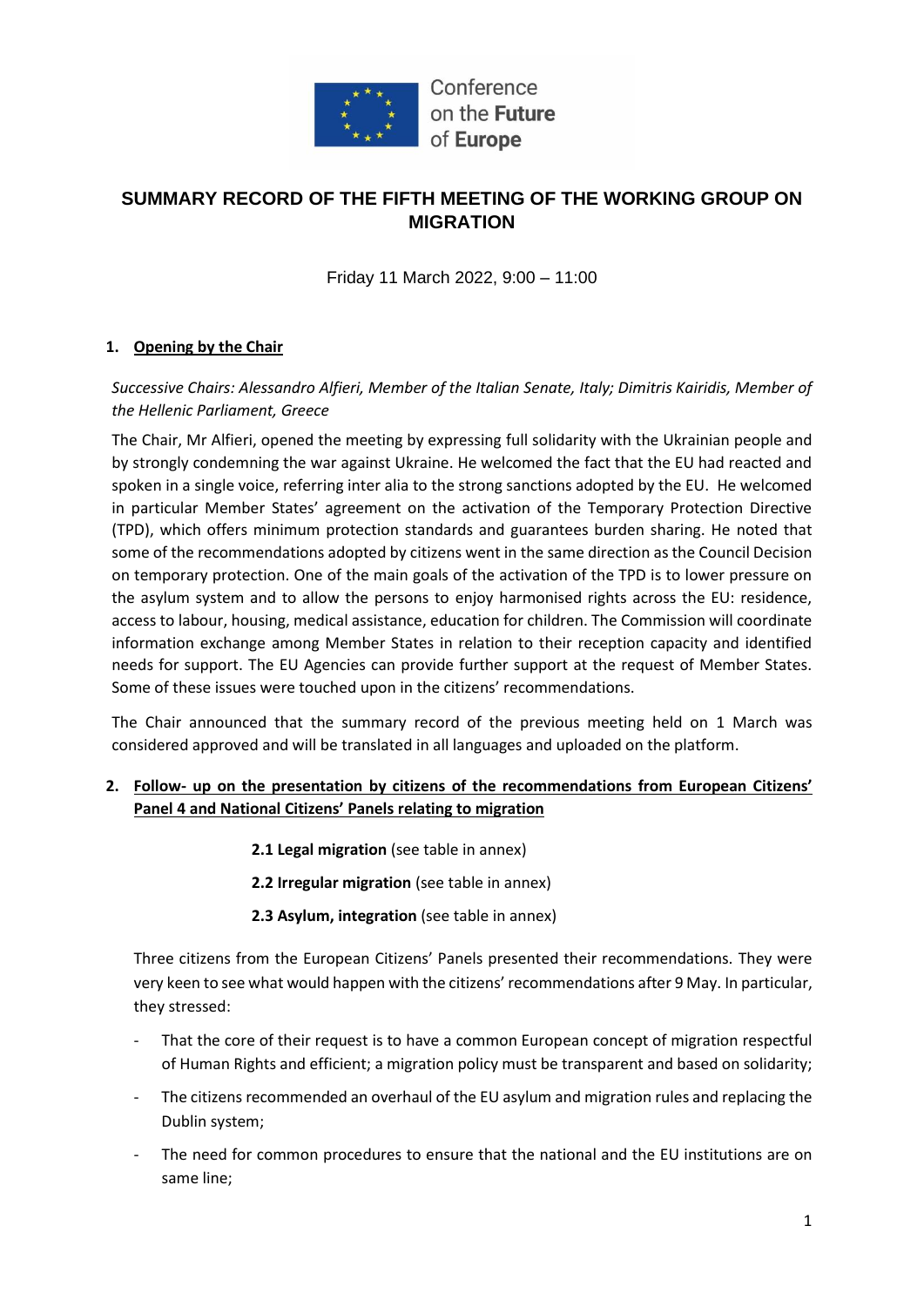

- The need for monitoring, for an office on asylum that is supportive and ensures procedures can be processed quickly, and, if need be, to send people back to safe third countries;
- The institutions need to take decisive action quickly, and this is ever more important given the situation in Ukraine.
- Common and faster procedures when it comes to processing/assessing asylum applications;
- Extending powers of the EU Agency for Asylum to facilitate the redistribution of migrants, especially of asylum seekers and refugees, within the EU;
- The rapid establishment of asylum centres for unaccompanied minors;
- The need for the EU to work on the root causes of migration, by investing in the countries of origin;
- better integration paths for refugees and asylum seekers;
- Encouraging regular migration of skilled workers for the labour needs and for measures to counter irregular migration as source of impoverishment of Member States;
- To promote a unified system for the recognition of professional and academic qualifications; and the setting up of an EU agency set up for this purpose including integration, vocational training, for which EURES could form the basis;
- The importance of harmonizing labour conditions throughout the EU, including by strengthening the role of trade unions at transnational level as to decrease the disparity of labour conditions among Member States and thus reduce the internal economic migration;
- The screening of citizens in the countries of departure, in the countries of departure of those suitable for jobs in the EU, based on public criteria, which could be implemented by a European Agency;
- Informing and educating citizens about migration through educational programmes for children, media campaigns and incentives for NGOs activities.

The representative of the French Citizens' Panel also presented recommendations linked to migration, starting by underlining that their recommendations overlap the recommendations from the European Citizens' Panels and have many similarities. He notably highlighted the following:

- The creation of a specific office on migration policy, to ensure the respect of migrants fundamental rights, integration through education and respect of European values;
- Establishing an office ensuring the cooperation and development aid would manage flows from their beginning and EU development policies so that migrants prefer to stay at their home, and would thus stem migratory flows;
- The necessity to involve all Member States equally, independently of whether they are border countries;
- The creation of a European Charter for a unified and humane Europe, approved by all States and validated by citizens.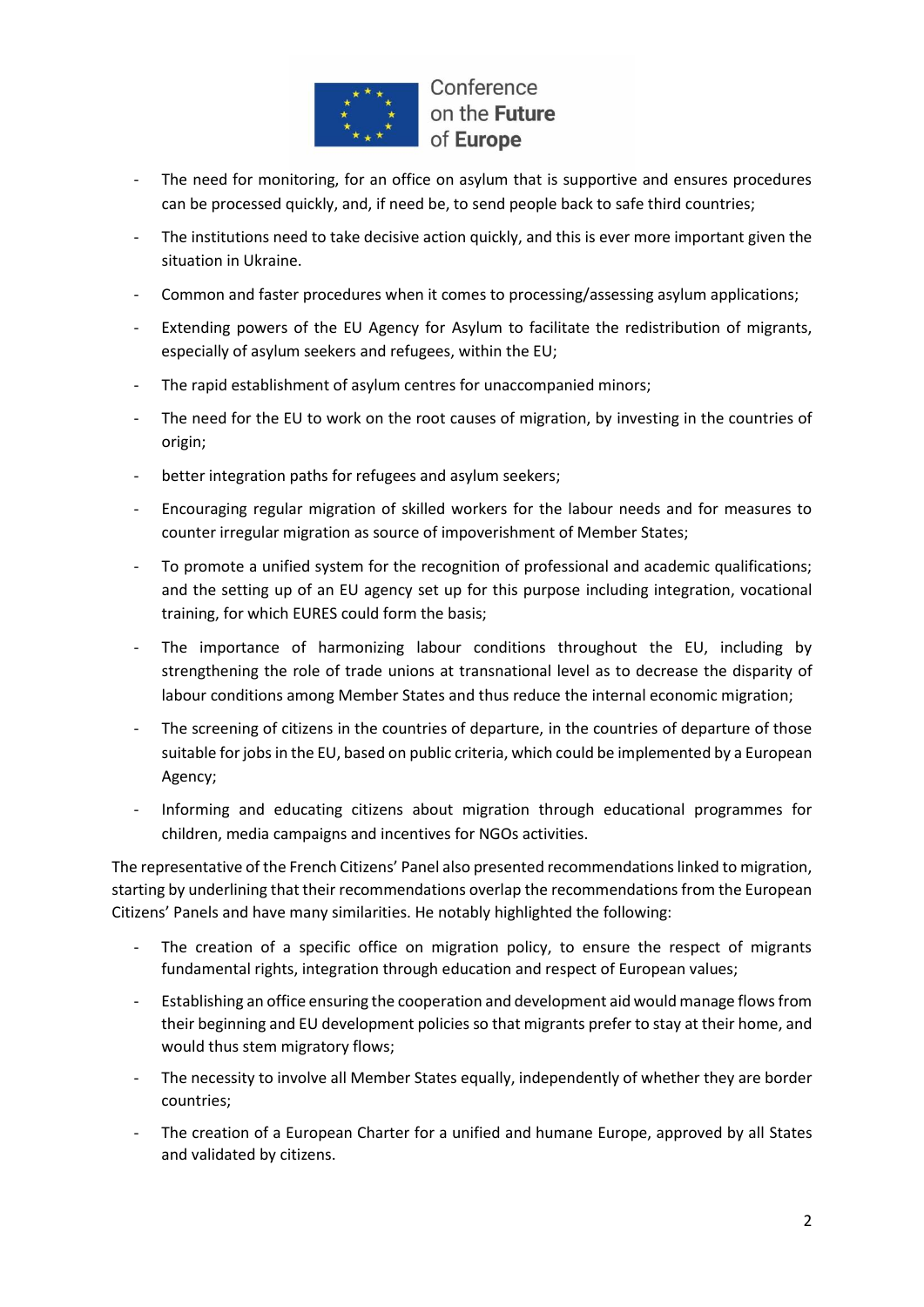

## **3. Discussion**

The Chair structured the discussion according to the three overarching topics.

### **3.1 Legal migration**

Members of the Working Group generally welcomed citizens' recommendations on legal migration. The following remarks were made:

- In addition to creating safe legal pathways, it is important to offer dignified reception;
- Recommendation 7 was welcomed by several members of the Working Group; A member also reacted to recommendation 7 by stating that not only high qualified workforce was needed;
- Recommendation 9 was also put forward as an important recommendation by several members;
- A member also highlighted that the war in Ukraine and flux of refugees had changed the labour migration system, as the refugees coming from Ukraine are being granted access to the labour market;
- The importance of contributing to the workforce as a means for fast integration into EU society was also highlighted by a few Members;
- The need to combat internal EU migration by increase standards in the countries less attractive and to tackle the brain drain effect in EU was also mentioned;
- A member also reacted to recommendation 30, while supporting the overall objective asked whether temporary labour migration had been considered by the citizens.

### **3.2 Irregular migration**

During this discussion, many members made links between the recommendations on irregular migration and asylum, integration.

- Several Members welcomed recommendation 10 and the focus on human rights. One member mentioned that recommendation 10 should rather refer to "high minimum standard" of reception and welcoming facilities, rather than on "equal".
- Several Members also urged for the rephrasing of the term "illegal" into "irregular" migration;
- some Members called for the distinction between legal and irregular migration and to provide open solidarity towards real asylum seekers coming from Ukraine, and to stop irregular migration;
- Some stressed their opposition against the instrumentalisation of migration;
- Few Members expressed their hesitancy towards recommendation 8 on giving more powers to Frontex, while stating that this could come at the condition and guarantee of more transparency;
- Several other Members welcomed recommendation 8 and insisted on the need to protect the EU's external borders, and for Frontex to fulfill its current mandate. In this context, a Member also urged for more financial and technical support from the EU to protect the external border,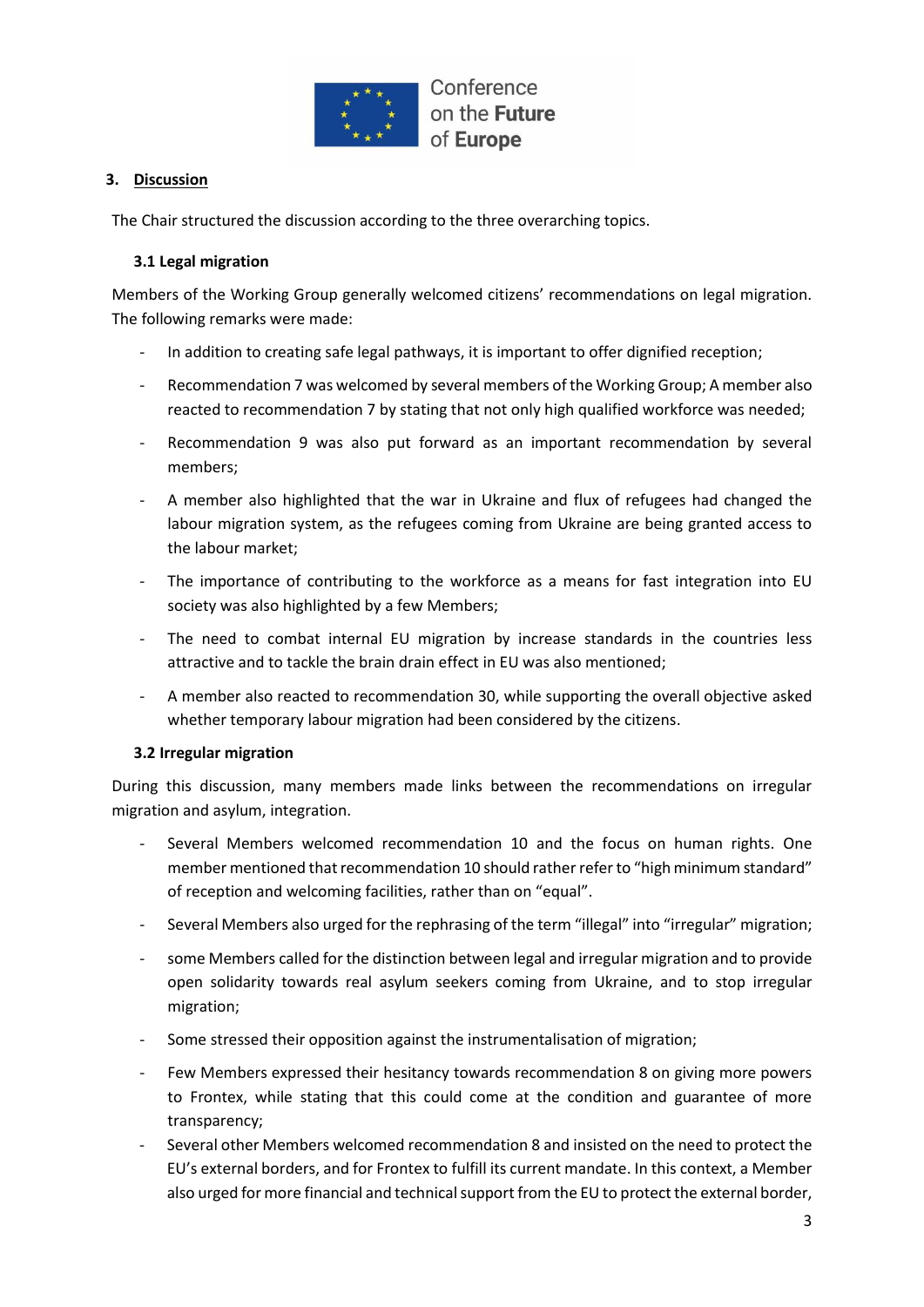

and a Member also referred to the instrumentalisation of migrants by third countries. The need for a strong protection of the external borders and pre-screening of asylum seekers was also mentioned in this context and more financial and technical support for Member States with external borders;

- A few raised that border protection and a solidarity formula need to be found; Solidarity could be done in different ways, not only via relocation, but also material, human, administrative or financial resources;
- As regards the mandates of EU Agencies, a Member mentioned that they need to fulfil their existing mandates on operations on the ground; the situation with UA showed that Member States were able to manage alone the high flow of migrants, without the support of the Agencies;
- The need for an efficient return policy for people who are not granted an asylum request was called for as well;
- Several Members welcomed recommendation 27 on the partnerships with countries of origin to tackle migration at its root causes;cooperation with third countries was important to find a political solution and to deal with root causes;
- The fact that a terrorist attack was carried out by migrants was also referred to in one intervention, whereas others stressed the need to avoid criminalising migrants; find a way for return, fight illegal migration, people smugglers, serious organised crime
- Keeping security and reforming asylum rules cannot be at the expense of EU values of solidarity, legality, and assistance.

## **3.3 Asylum, integration**

- Refugees should be able to use their skills and the best way of integrate them is through jobs;
- Several members echoed recommendation 33 on replacing the Dublin System;
- in relation to recommendation 33, a Member pointed out thatthe number of refuges already received by a Member State and their capacity should be taken into account when quotas are set; also, the need for dignified welcome reception facilities;
- On recommendation 35, several members highlighted that EU border states need to benefit from solidarity from other Member States, and also referred to the fact that solidarity can be applied in various forms, for instance with financial support;
- the need to involve the local and regional levels to ensure integration of migrants was stressed.

Towards the end of the discussion on the topic of migration, a member questioned the integrity of the citizens' selection process, which sparked strong reactions from the citizens' component. In particular, one citizen wished to clarify that the member had misinterpreted her words.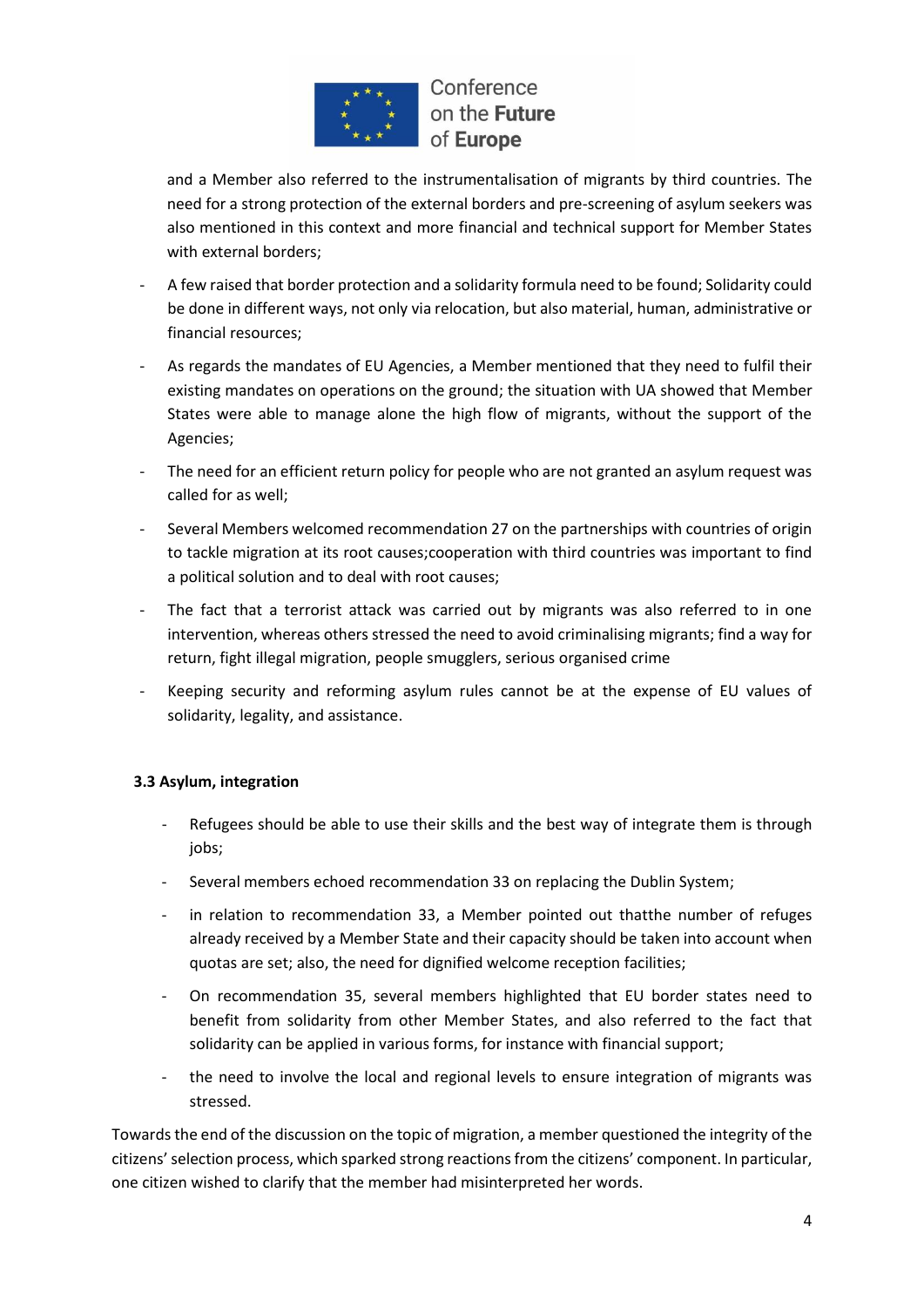

## **4. Summary by the former Chair**

The former Chair welcomed the progress in the Working Group, and acknowledge his optimism on the substance that will come out of the proceedings. He condemned the invasion of Ukraine. Overall, he believed this could provide a push for Europe to unite more and become stronger. He recalled that some countries were very opposed in 2015 to the refugee inflows, while the same countries are today at the forefront, dealing with the current crisis, and showing more generosity, which he welcomed. He believed this was a positive development that would allow to realise that common problems needed common solutions.

He concluded the discussions:

- On legal migration: stressed the need for legal pathways with various support, information, and awareness raising;
- On irregular migration: human rights were non-negotiable, are indissociable from this topic, and excessive burden on EU border states, the support, solidarity, and the aid to the countries of origin needed to be addressed;
- Regarding asylum, integration: it is essential to tighten and consolidate national policies into an EU common system.

Regarding the allegations by a member on the integrity of the selection of citizens, the former Chair considered that those should be brought up to the plenary and the co-organisers should respond in the most comprehensive and transparent way, so that there be no doubt over the representativeness of citizens and of their recommendations and proposals.

### **5. Closing by the Chair**

The Chair thanked the Working Group Members for their contributions, and looked forward to the next steps.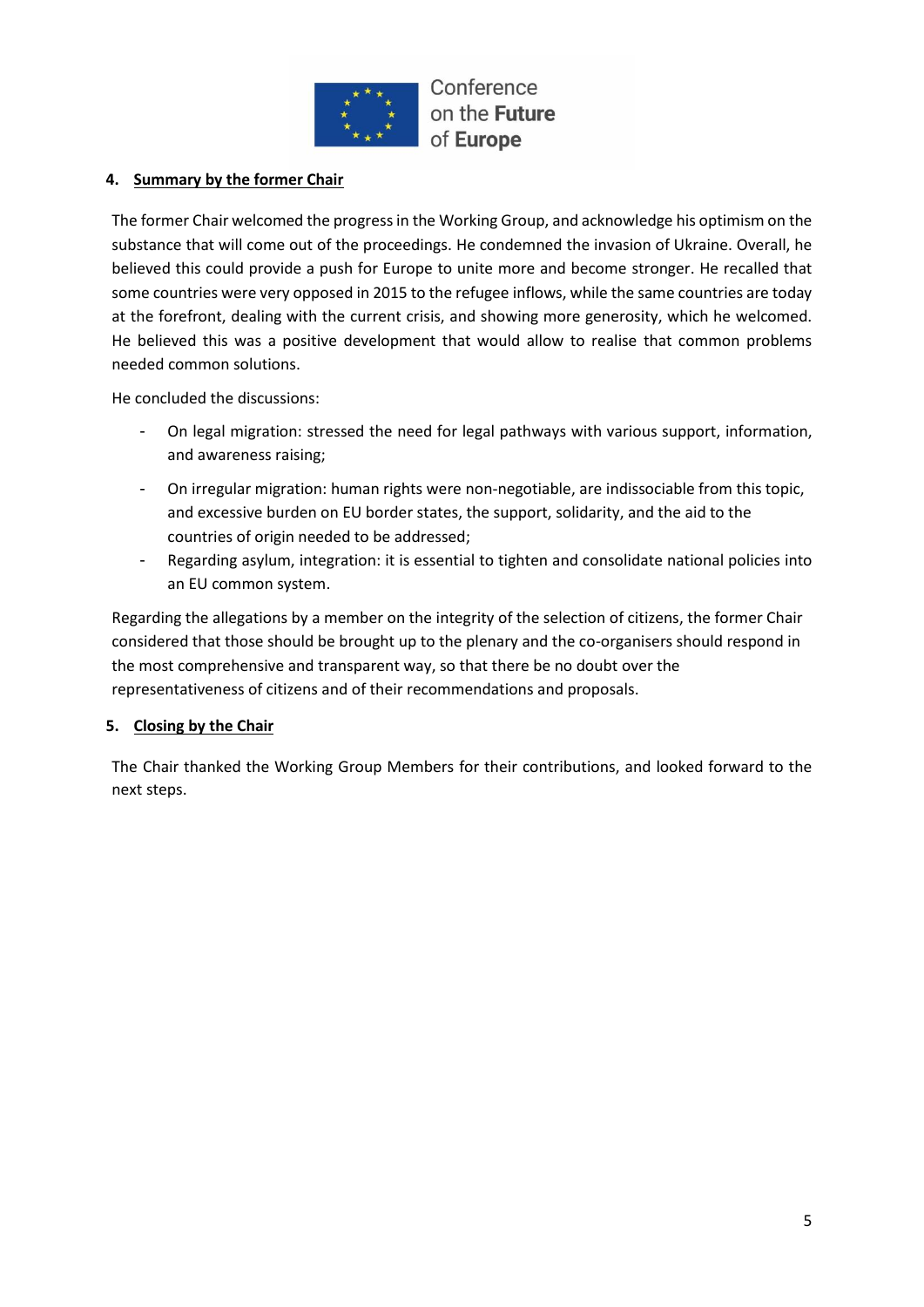

## **Annex I: Clusters of recommendations**

| <b>Clusters</b>                      | Recommendations                                                |  |  |
|--------------------------------------|----------------------------------------------------------------|--|--|
| Legal<br><b>Migration</b>            | European Citizens' Panel 4: 6, 7, 9, 28, 30                    |  |  |
|                                      | Lithuanian (LT) Citizens' Panel: 9                             |  |  |
| <b>Irregular</b><br><b>Migration</b> | European Citizens' Panel 4: 8, 10, 27, 35                      |  |  |
|                                      | French (FR) Citizens' Panel: Change 2                          |  |  |
|                                      | Lithuanian (LT) Citizens' Panel: 10                            |  |  |
|                                      | Dutch (NL) Citizens' Panel: 3 (in section on migration)        |  |  |
| Asylum,<br>integration               | European Citizens' Panel 4: 29, 31, 32, 33, 34, 36, 37, 38, 40 |  |  |
|                                      | French (FR) Citizens' Panel: Change 13                         |  |  |
|                                      | Lithuanian (LT) Citizens' Panel: 2, 3, 8                       |  |  |
|                                      | Dutch (NL) Citizens' Panel: 1 and 2 (in section on migration)  |  |  |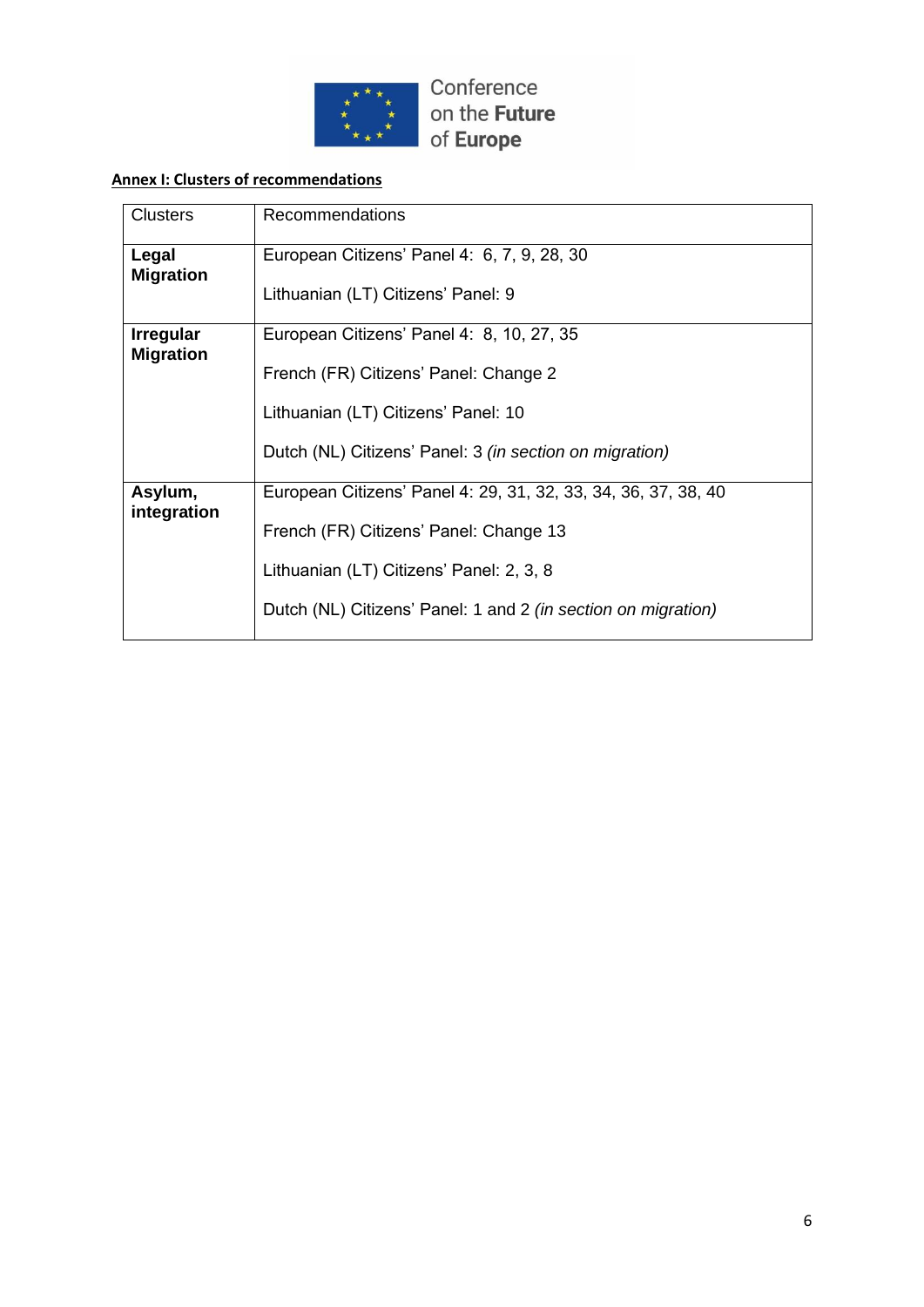

## **Annex II: list of members registered for the meeting**

| Mr | Carmelo        | ABELA                  | Council                                            |
|----|----------------|------------------------|----------------------------------------------------|
| Mr | Arnoldas       | <b>ABRAMAVICIUS</b>    | Council                                            |
| Mr | Alessandro     | <b>ALFIERI</b>         | <b>National Parliaments</b>                        |
| Ms | Abir           | <b>AL-SAHLANI</b>      | <b>European Parliament</b>                         |
| Mr | Konstantinos   | <b>ANDREADAKIS</b>     | European citizens panels                           |
| Mr | Marc           | ANGEL                  | <b>European Parliament</b>                         |
| Mr | Malik          | <b>AZMANI</b>          | <b>European Parliament</b>                         |
| Mr | Pernando       | <b>BARRENA ARZA</b>    | European Parliament                                |
| Mr | Gunnar         | <b>BECK</b>            | <b>European Parliament</b>                         |
| Mr | Magnus         | <b>BERNTSSON</b>       | Local/Regional representative                      |
| Ms | Marjolijn      | <b>BULK</b>            | Social<br>European<br>Economic<br>and<br>Committee |
| Mr | Jaroslav       | <b>BŽOCH</b>           | <b>National Parliaments</b>                        |
| Mr | Luís           | <b>CAPOULAS SANTOS</b> | <b>National Parliaments</b>                        |
| Ms | Liina          | <b>CARR</b>            | <b>Social Partners</b>                             |
| Ms | <b>Iness</b>   | <b>CHAKIR</b>          | National citizens panels/events                    |
| Ms | Laura Maria    | <b>CINQUINI</b>        | European citizens panels                           |
| Ms | Gabriella      | CÍVICO                 | Civil Society                                      |
| Mr | Angel          | DZHAMBAZKI             | <b>European Parliament</b>                         |
| Ms | Karoline       | <b>EDTSTADLER</b>      | Council                                            |
| Ms | Julia          | <b>EICHBERGER</b>      | European citizens panels                           |
| Mr | Joseph         | <b>ELLIS</b>           | <b>National Parliaments</b>                        |
| Mr | Harris         | <b>GEORGIADES</b>      | <b>National Parliaments</b>                        |
| Mr | Vasil          | <b>GEORGIEV</b>        | Council                                            |
| Ms | Elsie          | GISSLEGÅRD             | National citizens panels/events                    |
| Ms | Sunčana        | <b>GLAVAK</b>          | <b>European Parliament</b>                         |
| Mr | Ľudovít        | <b>GOGA</b>            | <b>National Parliaments</b>                        |
| Ms | Hafida         | <b>GUELLATI</b>        | European citizens panels                           |
| Ms | Gabriela       | <b>HEGENBERG</b>       | European citizens panels                           |
| Ms | Ylva           | <b>JOHANSSON</b>       | <b>European Commission</b>                         |
| Mr | Dimitris       | <b>KAIRIDIS</b>        | <b>National Parliaments</b>                        |
| Mr | Jeroen         | LENAERS                | <b>European Parliament</b>                         |
| Mr | Cees           | <b>LOGGEN</b>          | Local/Regional representative                      |
| Ms | <b>Oudekki</b> | <b>LOONE</b>           | <b>National Parliaments</b>                        |
| Mr | Arminas        | LYDEKA                 | <b>National Parliaments</b>                        |
| Ms | Aurora         | MEJÍA ERRASQUÍN        | Council                                            |
| Ms | Augusta        | <b>MONTARULI</b>       | <b>National Parliaments</b>                        |
| Ms | Nathalie       | <b>OBERWEIS</b>        | <b>National Parliaments</b>                        |
| Mr | Oszkár         | ÖKRÖS                  | Council                                            |
| Mr | Philippe       | <b>OLIVIER</b>         | <b>European Parliament</b>                         |
| Mr | Laurentiu      | PLOSCEANU              | Social<br>European<br>Economic<br>and<br>Committee |